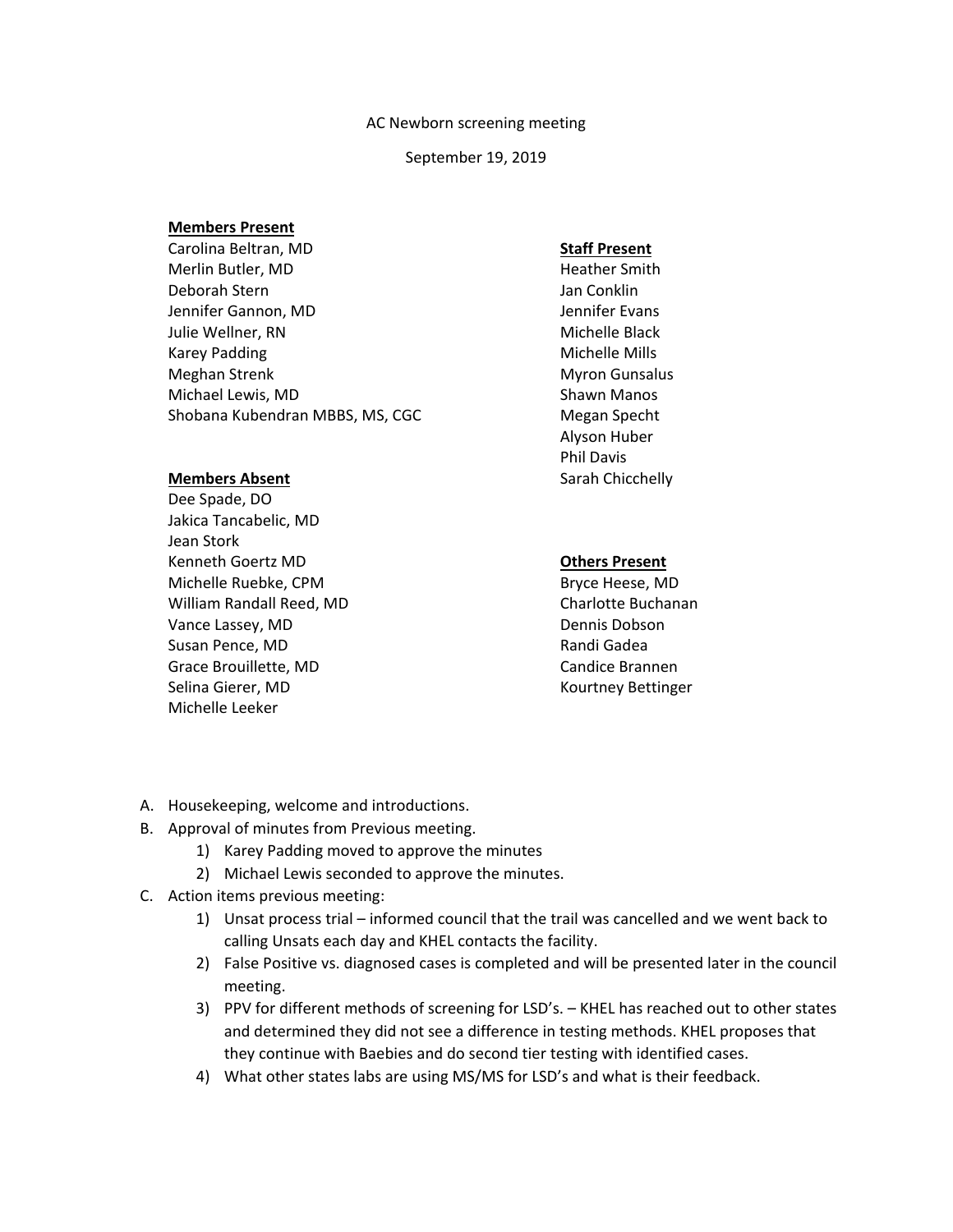- There was discussion for second tier testing for and what we would find. How we would find VOUS and what to do with them. Dr. Gannon stated that she likes the Baebies screening.
- Dr. Butler stated that we need to be clear about our language we use terminology that is accepted by the genetic world.
- Myron had a question about second tier testing for CF also. He will contact Dr. Lewis at a later time.
- D. General program updates:
	- 1) NewSTEPs timeliness grant: Grant has ended but we continue to work on timeliness
	- 2) CDC New conditions grant Y2 continuation application
		- Y2 grant begins Oct 1 2019
	- 3) HRSA state evaluation grant award.
		- Ends Sept 30, 2019 and electronic reporting are being developed to provide feedback to the on their timeliness.
	- 4) Statute updates
		- Heather gave a history on the statute.
		- Program is proposing an increase in the amount that is funded annually to the program.
			- Current funding comes from medical fee fund. The money in the medical fee fund comes from HMOs that pay into that account.
			- Shobana asked if there was a plan in place to look at pros and cons of charging a fee. Heather stated that at this point there are no plans to change to charging a fee to families for NBS.
			- Heather and Myron stated if the increase does not get approved then we will have to have a conversation on charging for screening.
	- 5) Education updates:
		- DOB and TOB policy change
			- Have seen a decrease in errors after this change.
		- Unsat Process:
			- KHEL is now contacting the submitting facilities to provide them a photo of the Unsat card.
		- Educational outreach
			- Updated parent brochures
			- New educator begins 9/23/2019
		- Moving forward:
			- Need for increase trust between PCP and program recommended next steps.
		- KHEL update
			- HBG has been moved to HPLC currently running
			- Currently running pre-pilot testing on Kansas specimens for SMA
			- Fully staffed at this point.
			- Phlebotomist on staff with KHEL who is working with facility to collect satisfactory specimens.
			- Saturdays reviewing data from Friday and having f/u contact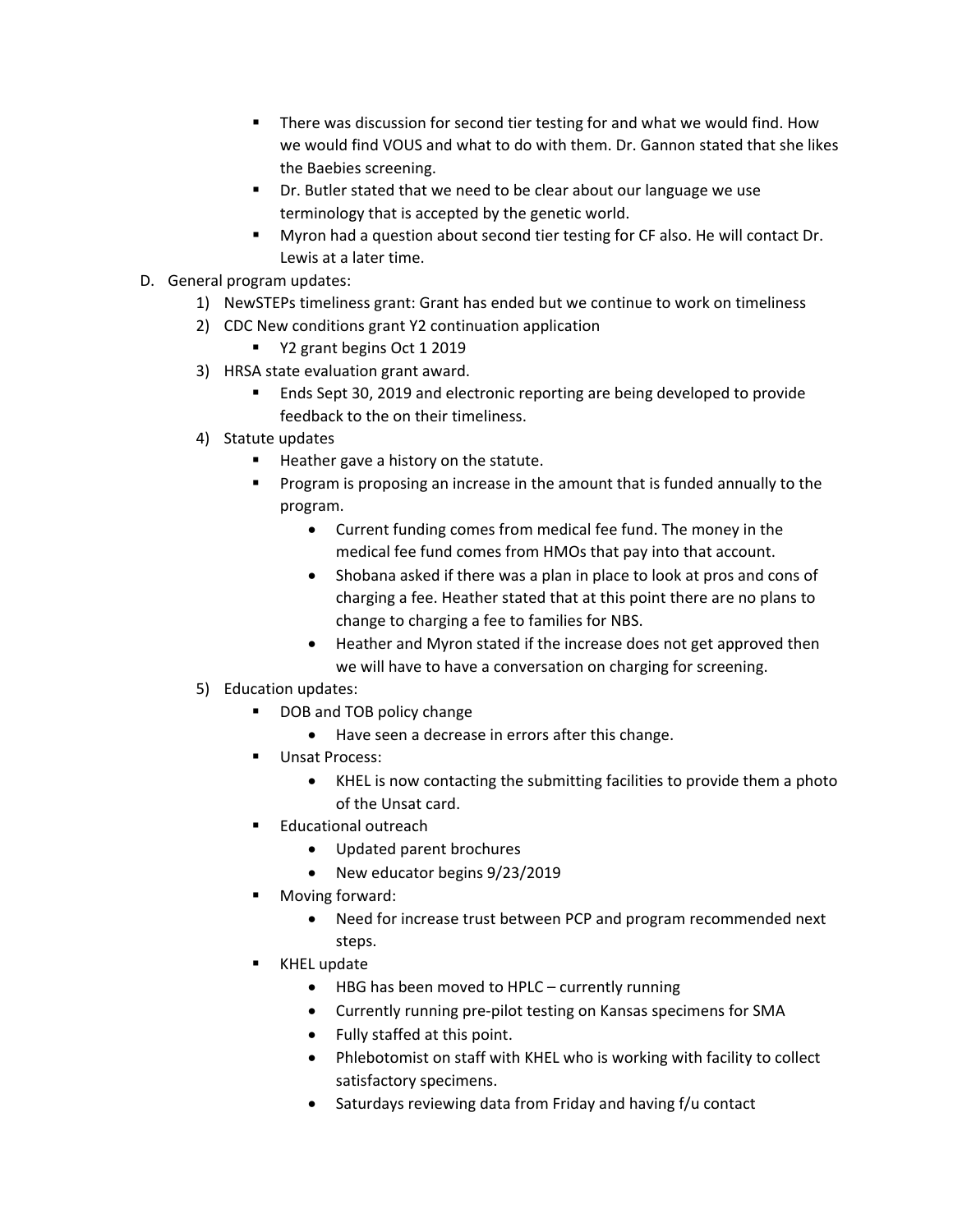- Ready to move forward with Saturday accessioning of specimens
- Due to Saturday accessioning, Please do not hold specimens o New staff Sarah, Casey and Dustin.
- **Follow-Up:** 
	- Staffing announcements: Kinsey Anderson starts on 9/23/2019 as the educational coordinator.
	- Reported that we have done a process review and which staff are completing specific tasks. Have planned for how to handle Saturday calling out. F/U is updating SOP's.
- FP and Dx case report:
	- Provided the council FP and Dx cases for all disorders and SCID disorder separately. Dr. Gannon recommended comparing it to the total number of births in the month, so we could determine the FP rate.
- NewSTEPs Quality indicator data report 2019.
	- % of Unsat specimens that are received at KHEL is in a downward trend.
	- % of >10 days had a spike in June and it is on a downward trend.
	- % of missing essential demographics overall downward trend.
	- F/U timeliness 355 specimens were called out within 24 hours. 1 was called out at 25 hours and 2 were low risk reported on a Saturday and called out on a Monday.
- Newborn screening lab timeliness: Per the slides presented.
	- Left hand table correlates to the right pie chart and visa versa.
	- Handouts were given to the council on data for timeliness.
	- In 2018 there were 25% of the specimens reported out greater than 7 days, 2019 there has been 15% of the specimens that were reported out greater than 7 days (initial screens only).
	- Showed 2017, 2018 and 2019 birth to collection timeliness.
		- o Birth to collection
		- o Collection to receipt
		- o Receipt to report
		- o Birth to report (initial only)
- 6) CCHD updates:
	- Past -2014 began education
	- Present 2017 CCHD was mandated and documents were created.
	- Future regulations are being submitted. Every baby born in KS will be screened for CCHD and reported to KDHE.
		- Searching for funding to assist midwives with purchasing of Pulse ox screening equipment.
	- CCHD Screening results reporting.
		- On par for the number of babies screened for CCHD.
			- o No screen information provided to us is trending downward.
		- 2018 9% were no screen and 2019 were 2 % were no screen.
		- Reasons not screened.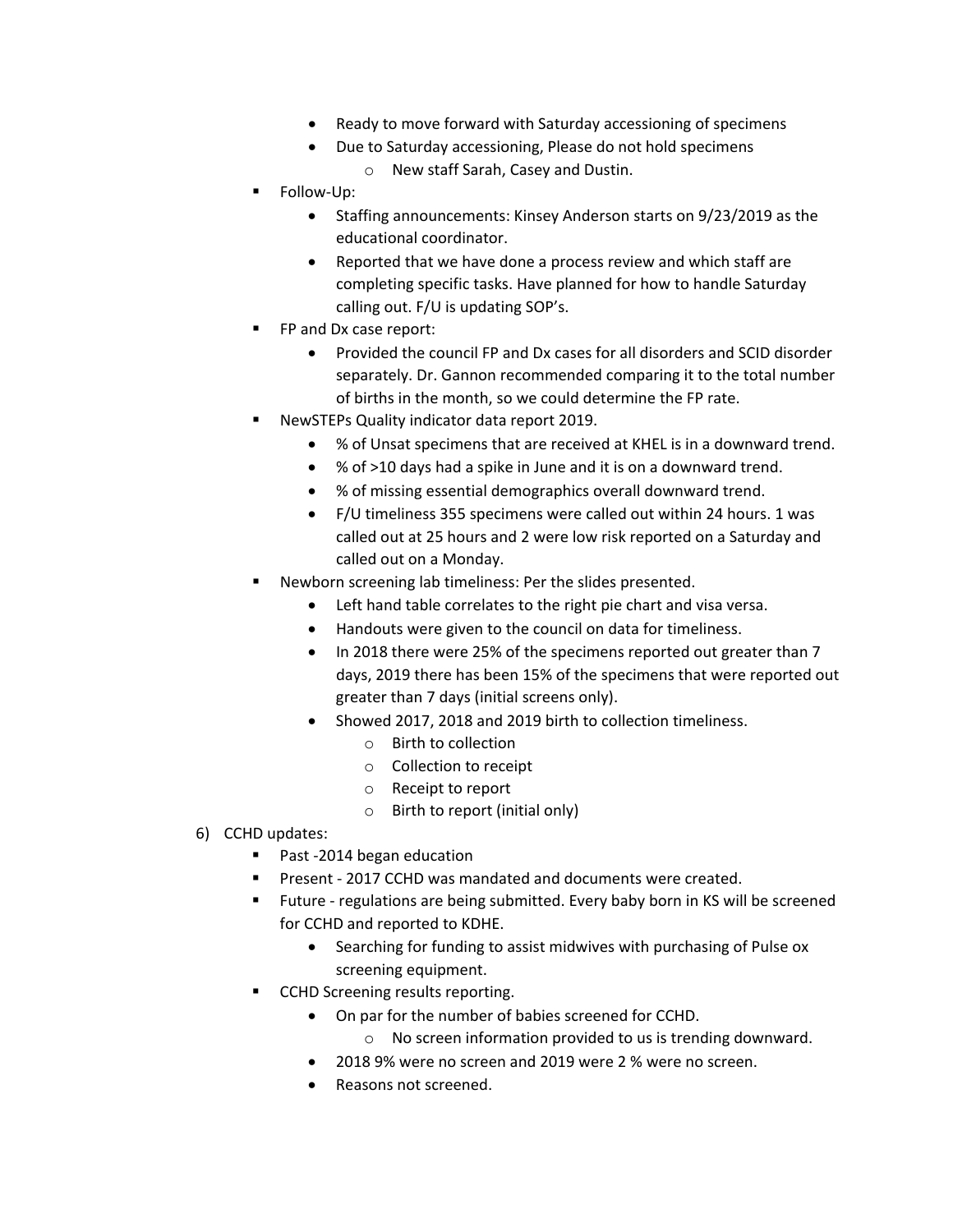- o Home birth, error in charting, deceased, discharged, no consent and other.
- FP rate for 2019. 62 total failed screens for 2019. 3 were found positive and 19 had other heart conditions.
- Education:
	- o Presented at 2 midwife symposiums
	- o Presentations
		- **Metabolic screening** 
			- Importance of Baby's first week in timeliness
			- Blood spot collection practices, Unsat and Critical information
		- **CCHD pulse ox screening.** 
			- Screening results are on the electronic birth record.
- 7) SCID algorithm update:
	- Follow up presented the new algorithm for SCID.
		- It will focus on gestational age and for babies < 37 weeks gestational age we will recommend repeating after two weeks to allow baby to stabilize.
		- Algorithm charts were shown for both <37 weeks and > 37 weeks.
- 8) Working lunch: Midwife Experiences in NBS video
- 9) Follow up reviewed the progress with SMA.
	- Reported that the SMA subcommittee has met and we will review the documents created and move forward.
	- KHEL stated that they will be ready to screen when the documents are finished.
	- **Heather Smith mentioned possible ideas for communication to the public once** we are ready to go live.
- 10) New disorders:
	- Action item: Myron requested that LSD subcommittee be formed and meet before the end of the year. New conditions grant ends Sept 2020 and we would like to be testing before them.
	- Ullie motioned, and Dr. Beltran seconded.
- 11) Voting members were reviewed and council was informed that we need to replace 6 members. We are looking for a variety of different specialties and parents. If you have anyone you would like to recommend, please contact program staff.
- 12) New Business:
	- Voting members needs to update current list and website.
	- KHEL showed slides on updating the cut off for 3 conditions.
		- **C3** Current Abnormal flag Cutoff for > 144 hours old is 3.09 µmol/L. Proposed Abnormal flag Cutoff for > 144 hours is 4.12 µmol/L
		- **GA-1** Current Abnormal flag Cutoff is 0.39 µmol/L Proposed Abnormal flag Cutoff is 0.48 µmol/L
		- **C16OH** Current Abnormal flag Cutoff for 0.06 µmol/L Proposed Abnormal flag Cutoff for is 0.08  $\mu$ mol/L